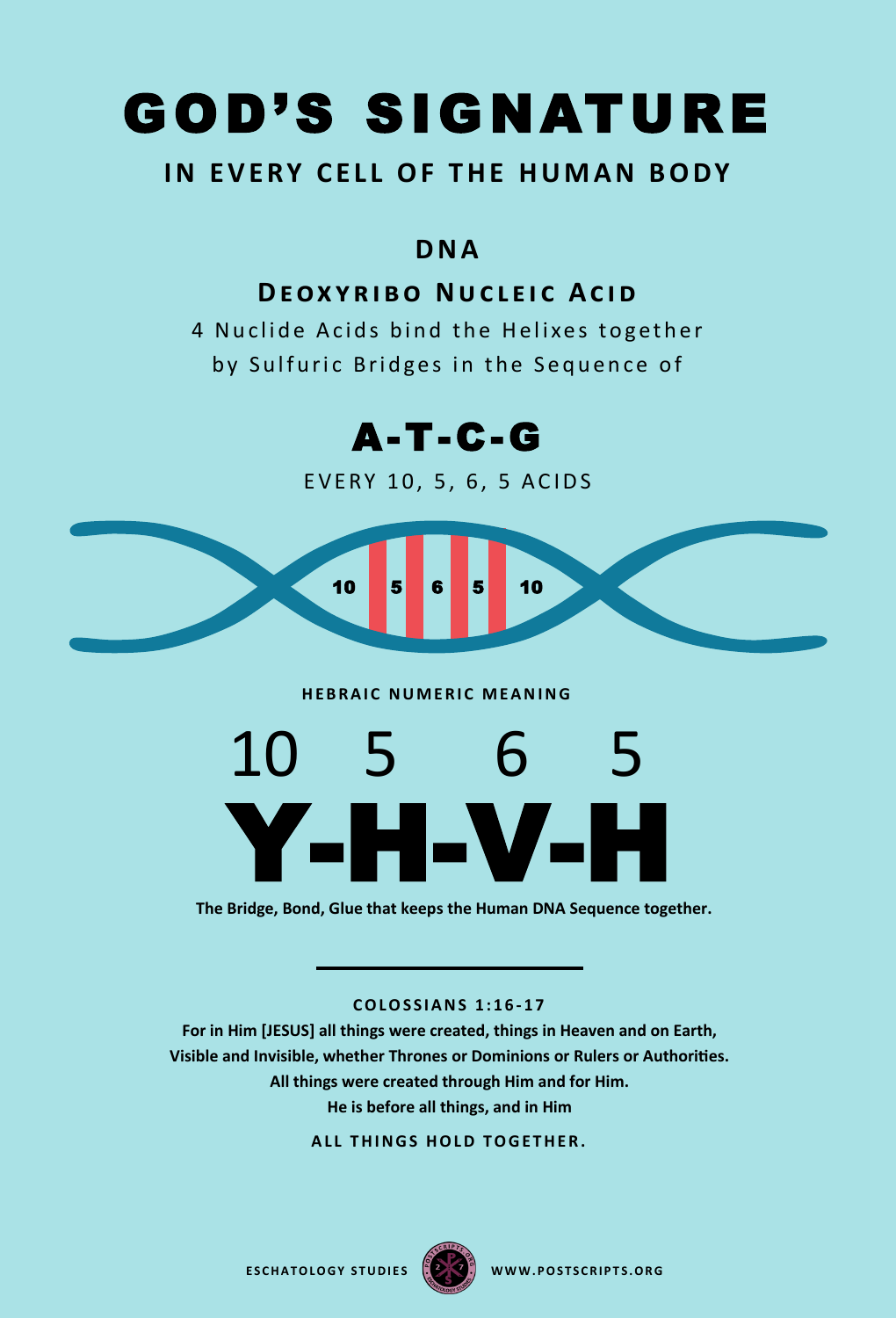

 $[C]$  = YAH<sub>CH</sub>VAU

## **Deoxyribo Nucleic Acid**

**A [molecule](https://en.wikipedia.org/wiki/Molecule) composed of two [polynucleotide](https://en.wikipedia.org/wiki/Polynucleotide) chains that coil around each other to form a [double helix](https://en.wikipedia.org/wiki/Nucleic_acid_double_helix) carrying [genetic](https://en.wikipedia.org/wiki/Genetics) instructions for the development, functioning, growth and [reproduction](https://en.wikipedia.org/wiki/Reproduction) of all known [organisms](https://en.wikipedia.org/wiki/Organism) and many [viruses.](https://en.wikipedia.org/wiki/Virus)**